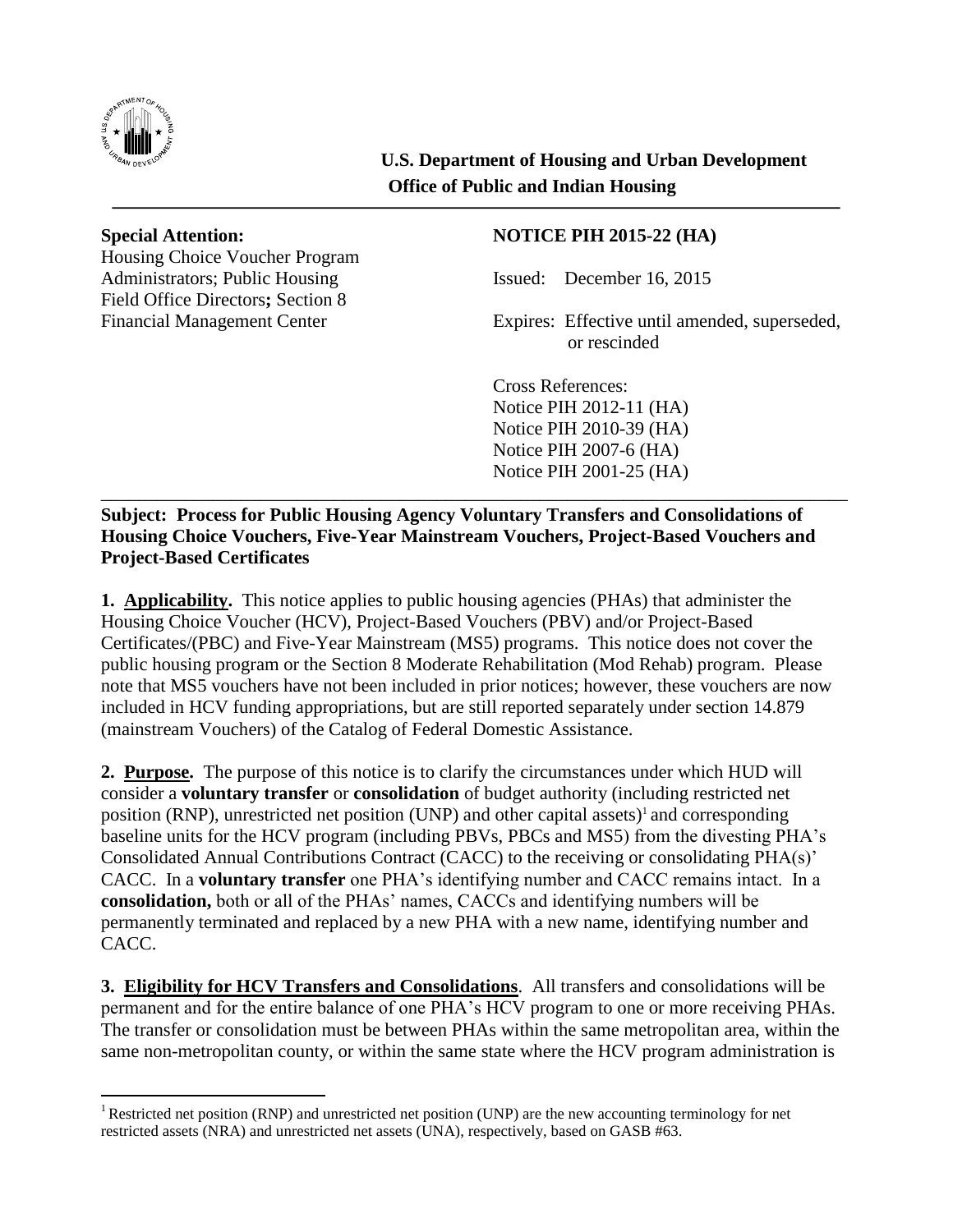voluntarily shifted from a city or county PHA to its state PHA or from a state PHA to one or more of its county or city PHAs. All the divesting and receiving or consolidating PHAs are bound by fair housing requirements, including the responsibility to affirmatively further fair housing and to reduce racial and national origin concentrations. No transfers may be permitted to a PHA with a troubled Section 8 Management Assessment Program (SEMAP) performance designation, nor may transfers be permitted where a receiving PHA has failed to comply with corrective action plans to address financial or program audit findings related to the HCV program. No transfers will be permitted to a receiving agency that does not currently administer the Section 8 program.

**4. Exceptions to Eligibility for HCV transfers.** The Department will consider approving voluntary partial transfers only in the following cases: (1) the transfer is for the purpose of developing PBV units in an area of low poverty concentration; (2) the transfer is to a state or regional PHA; or (3) for a compelling business reason. These exceptions do not apply to consolidations.

**5. Application Process for Transfers and Consolidations.** At least 90 days before the requested effective date of the voluntary transfer or consolidation, both the divesting and receiving PHAs must submit letters to their respective field offices indicating agreement upon the part of the PHAs of the transfer or consolidation and the date upon which the PHAs would like the transfer to occur. The divesting PHA's letter must also include their reason for requesting this transfer. All transfers must have an effective date of either January 1st or July 1st of a given calendar year (CY). **No transfers or consolidations may be retroactive.** The letters must be signed by their respective Executive Directors with an accompanying board resolution. If the PHA is a unit of local government, the appropriate authorized official must sign the letter.

**6. Renewal and Administrative Fee Funding Amounts for Units Transferred or Consolidated and Equity Balances.** At the time of the transfer or consolidation, the divesting PHA(s) must transfer to HUD, the total budget authority on hand and accumulated RNP. The divesting PHA must contact its Financial Analyst at the FMC to identify the method of payment to HUD. However, the divesting PHA's available administrative fees and UNP must be transferred to the receiving PHA to ensure continuity of assistance to transferred families.

While considering the transfer of UNP to the receiving/consolidated PHA, the Field Office will ensure the divesting PHA has properly procured and entered into a contract with an independent public accountant to conduct its close-out audit<sup>2</sup>, and has the funds available to cover it. Or, in compelling circumstances, the divesting PHA's available administrative fees and UNP will be transferred immediately to the receiving/consolidated PHA and the Field Office may request the receiving/consolidated PHA to hold funds in escrow to be released by the receiving/consolidated PHA to the divesting PHA (or the auditor) upon HUD's acceptance of the divesting PHA's audit. HUD may assign extraordinary administrative fees (EAF), subject to availability of funds and justifiable circumstances, from the Administrative Fee set-aside funds to cover close-out audit costs, and may conduct a final close-out or forensic audit of a divesting PHA, either prior or following to the transfer/consolidation. The Field Offices must contact the Housing Voucher Financial Management Division at [PIH.Financial.Management.Division@hud.gov](mailto:PIH.Financial.Management.Division@hud.gov) to confirm availability of EAF; however, the divesting PHA's available administrative fee, UNP, and/or other non-federal funds must be considered first and restricted for this purpose.

 $\overline{a}$ 

 $2^2$  For a PHA under the single audit threshold, a close-out audit would consist of an Independent Public Accountant (IPA) validating the ending balances prior to transfer.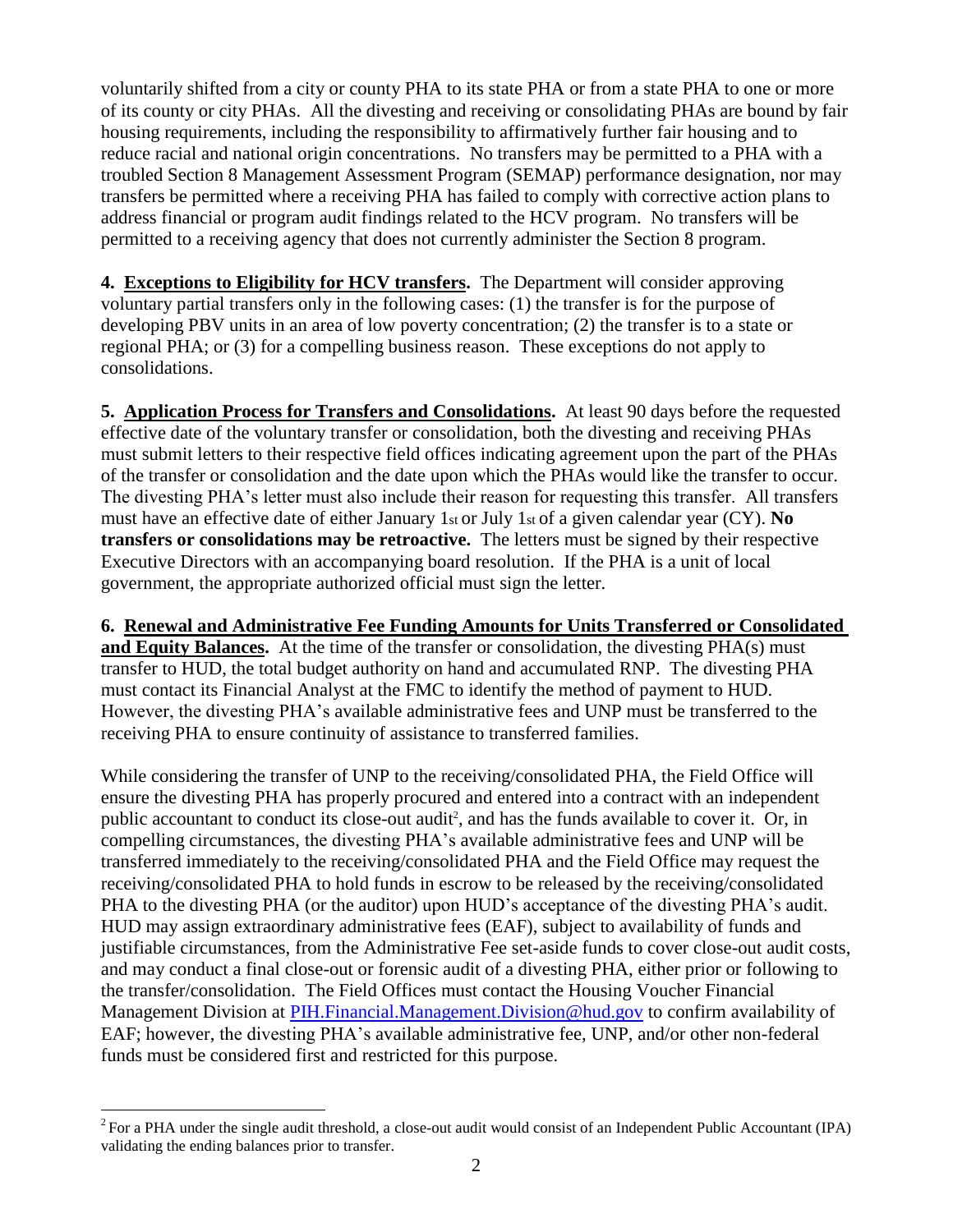Administrative fees earned and disbursed to the divesting PHA(s) during the months not yet reconciled by the time of the transfer or consolidation (whether an underpayment owed to the PHA or an overpayment owed HUD), will be provided (or offset) to the receiving or consolidating PHA(s) based on the divesting PHA(s)' rates. For subsequent years the renewal funding and administrative fee calculations will be considered based on the receiving or consolidating PHA's eligibility and leasing reported, respectively, subject to the mandates of the Appropriations Bill for that year.

If the divesting PHA(s) owes money to HUD (such as RNP used for other purposes), these funds must be repaid to the HCV account prior to the transfer, either from the PHA's non-federal funds, insurance or UNP. When neither is available, and compelling reasons exist to ensure uninterrupted housing assistance to families, the transfer or consolidation will be processed. Funds owed to HUD could include executed repayment agreements and audit findings involving money due for which a management decision has not yet been rendered. No receiving PHA(s) will be responsible for a divesting PHA's debts.

**7. Special Purpose Vouchers.** Any special purpose vouchers (HUD-Veterans Affairs Supportive Housing (VASH); Family Unification Program (FUP); Non-Elderly Disabled (NED) and Five-Year Mainstream (MS5) vouchers must be maintained and accounted for as such by the receiving PHA(s) or consolidating PHA.

**8. Recommendation to Headquarters.** No later than 30 days after the receipt of the documents referenced in section 5 of this notice, the field office will complete its review of the transfer or consolidation documents. If the field office determines that the request is unacceptable, the Public Housing Director will submit a written notice to the PHA. If the field office determines that the request is acceptable, the Public Housing Director will prepare a memorandum to the Housing Voucher Financial Management Division Director within that same 30 day period and at least 60 days prior to the requested effective date with the following information:

- (1) name and code of the divesting and receiving or consolidating PHA(s);
- (2) the requested effective date of the transfer or consolidation;
- (3) the number of HCVs that will be divested to each receiving PHA or combined into the new consolidated PHA;
- (4) confirmation that the field office's legal counsel has provided their jurisdictional approval, agreeing that the receiving PHA has the legal authority to administer the program within their jurisdiction;
- (5) the number of leased vouchers; and
- (6) the number of special purpose vouchers or programs by category (HUD-VASH, FUP, NED, FSS, MS5, Mod Rehab and Single Room Occupancy (SRO)) that will be divested to each receiving PHA or combined into the new consolidated PHA. If the Public Housing Director does not have information on the number of special purpose vouchers of the divesting PHA(s), he or she may contact the respective Financial Analyst at the Financial Management Center for assistance, or you can send an email to the Housing Voucher Financial Management Division, at [PIH.Financial.Management.Division@HUD.gov.](mailto:PIH.Financial.Management.Division@HUD.gov)

The financial management division reserves the right to close-out incomplete transfers in cases where a request has been made, but the field has neglected to provide all information and documentation necessary to complete the review within 30 days of the request. In these cases, an email will be sent to the field office contact informing them that the review could not be completed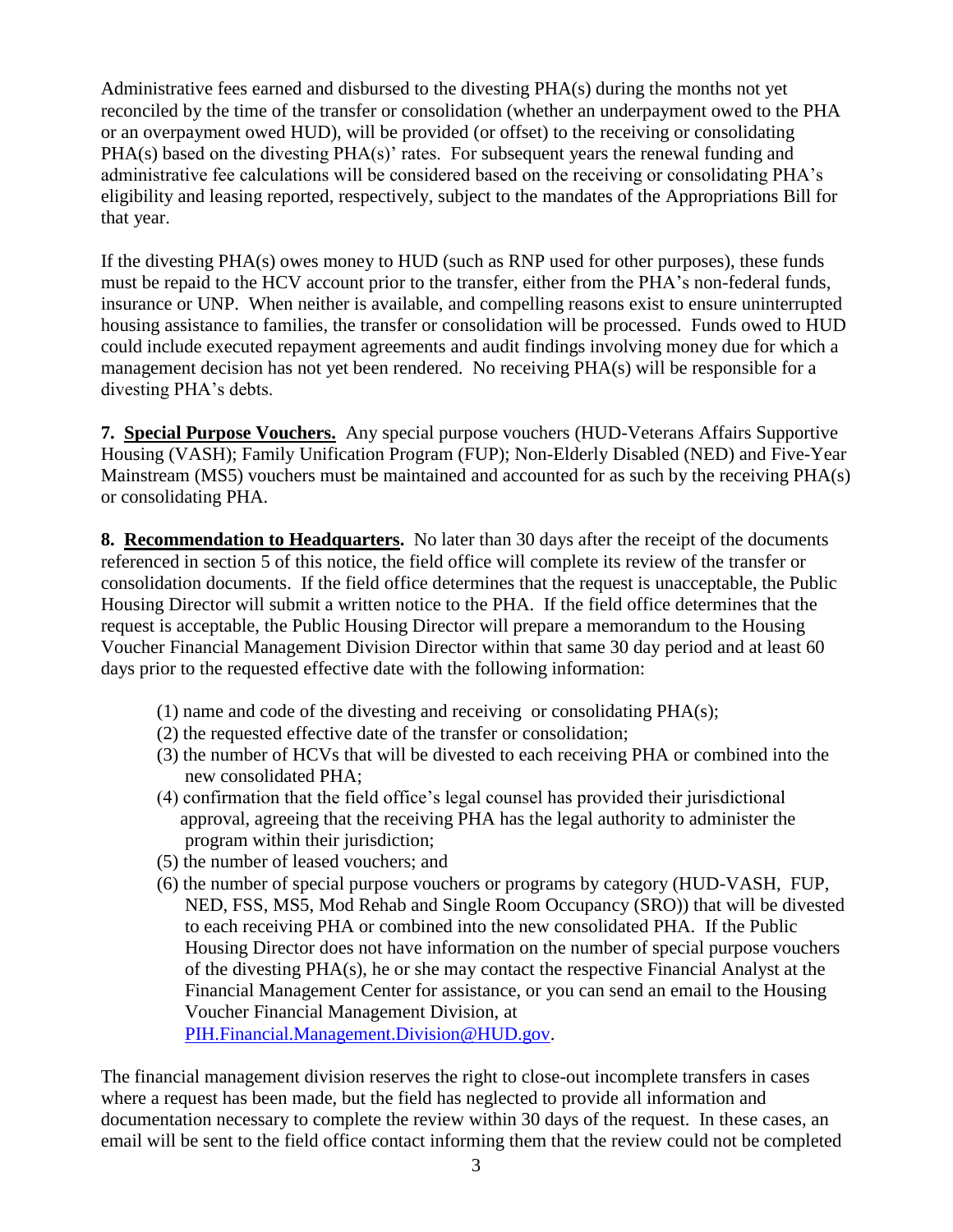within the 30 day window due to the absence of necessary information and that the transfer will have to be resubmitted once all the necessary information has been collected.

Additionally, the field office will provide the details to headquarters on a number of factors they consider in determining whether to recommend approval of the transfer to the receiving PHA(s) or consolidation including:

(1) the receiving or consolidating PHAs' most recent SEMAP performance designation; (2) under utilization based on the receiving or consolidating PHAs' SEMAP leasing indicator regardless of performance;

(3) outstanding debts to HUD and the status of the divesting, receiving or consolidating PHAs' repayment; and

(4) estimated RNP and UNP balances as of the latest audited Financial Assessment Subsystem (FASS) submission, and restricted cash and investments for all divesting or consolidating PHAs as determined by the field office.

A checklist including all the documentation the field must provide within the transfer request to headquarters is included as Attachment 1. All the additional information the field must provide to headquarters with the transfer request is included as Attachment 2 to this notice.

The field must complete and sign Attachment 2 and submit it along with all the documents listed in Attachment 1. All the required information and documentation for the transfer/consolidation request must be uploaded to the FYE/Consolidations/Transfers SharePoint site, [http://hudsharepoint.hud.gov/sites/reac/FYE/Fiscal%20Year%20End%20Request%20Upload/Form](http://hudsharepoint.hud.gov/sites/reac/FYE/Fiscal%20Year%20End%20Request%20Upload/Forms/AllItems.aspx) [s/AllItems.aspx.](http://hudsharepoint.hud.gov/sites/reac/FYE/Fiscal%20Year%20End%20Request%20Upload/Forms/AllItems.aspx) For instructions of how to upload documents to the SharePoint Site: Select "**Guidance**" under "**Documents**" on the left side of the webpage then select the "**HCV Transfer Information File**" to find the "**HCV Transfer and Consolidation Requests – Instructions for Upload to SharePoint"**.

Finally, all transfers and consolidations are considered permanent. PHAs will not be able to decouple from the transferred or consolidated entity to reinstate a former program or PHA.

**9. Approval Notification.** To the extent possible, the Financial Management Division (FMD) will approve requests for transfers or consolidations within 30 days of receiving all the required information and documentation necessary to determine if the transfer or consolidation is approvable. Once the FMD in Headquarters has approved the transfer or consolidation, the Real Estate Assessment Center (REAC) and the Public Housing Field Office and Financial Management Center (FMC) Directors will be notified through an email including the signed transfer approval memo. The Public Housing Field Office Director will notify the respective PHAs of the approved transfer or consolidation of HCV budget authority and units. The FMC will prepare and transmit the requisite amendments to the CACC of all affected PHAs including a new CACC in the case of a consolidation. Finally, the REAC will move participants from the divesting PHA to the receiving PHA and will update HUD PIH systems.

**10. Owner and Tenant Notification.** No later than 30 days after approval notification, the receiving or consolidated PHA must notify owners and participants of the transfer; however, no notifications should be made prior to the field office's receipt of the signed approval memo from headquarters.